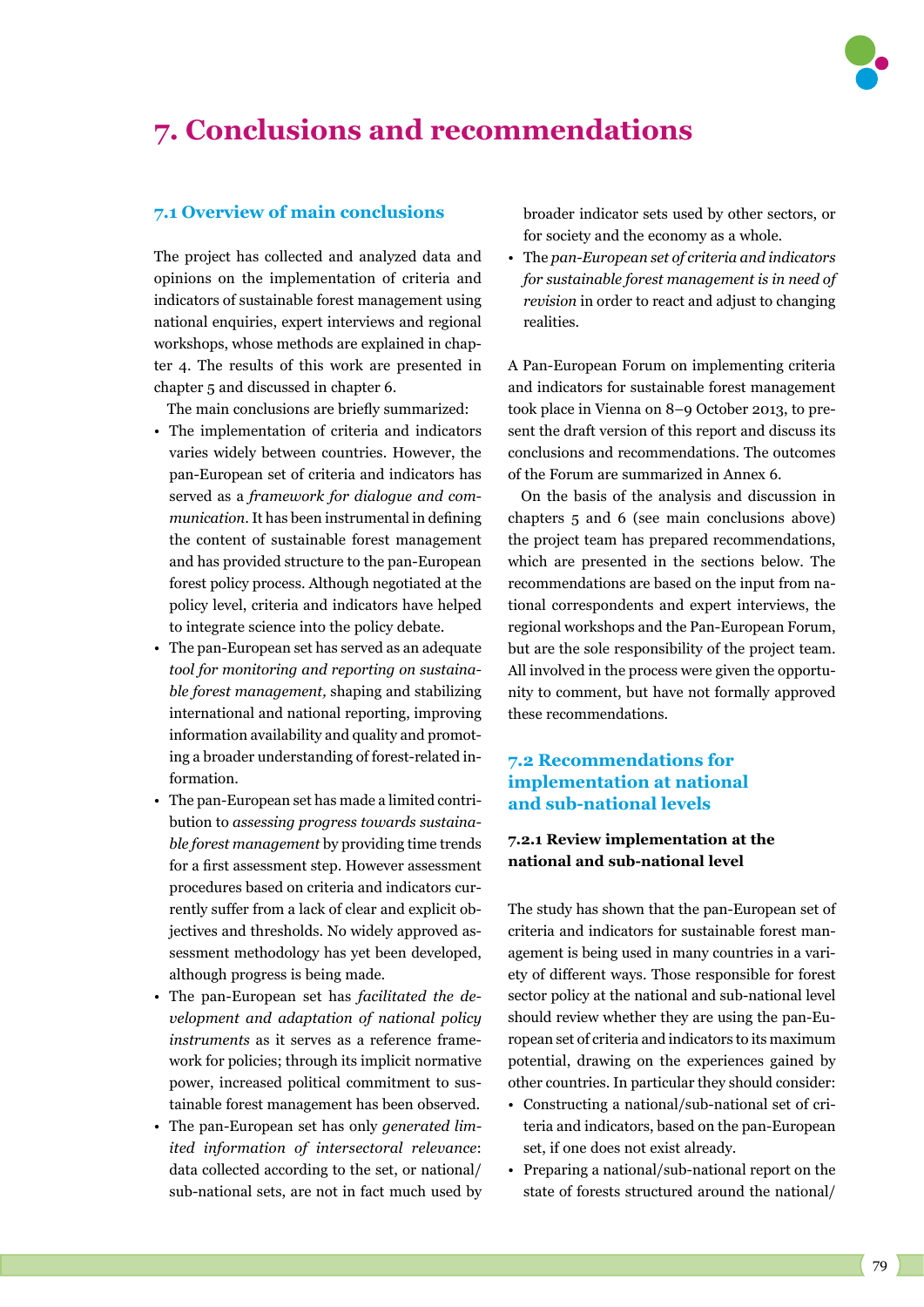sub-national set, if they have not already done so, or repeat an earlier reporting exercise.

- Using the concepts underlying the set, and the data collected in accordance with it, more intensively to inform policy and policy instruments for the forest sector and adjacent sectors in need of forestry information.
- Structuring national forest resource assessments around the set of criteria and indicators.
- Exchanging experience in the use of criteria and indicators between stakeholders

#### **7.2.2 Promote smart use of criteria and indicators**

The study has shown that the cost/benefit ratio of implementing criteria and indicators is not necessarily favourable, and their impact does not always meet expectations. To counteract this, users, notably forest administrations and researchers, should consider more efficient methods of implementation, in particular:

- Streamlining the collection of data connected to criteria and indicators with the collection of standard management information.
- Linking information collection, distribution and analysis at the Forest Management Unit (FMU), sub-national, national and international levels, for instance by using the same concepts, definitions and units, or by integrating information systems, thus economizing on resources and improving data quality and availability.
- Collecting only the information required for use by managers and policy makers, avoiding excessive detail and/or frequency.
- Focusing improvement efforts on areas where there are major gaps or inadequacies, rather than on improving the reliability of existing sets which are already adequate for decision making.
- Integrating international needs into national, sub-national and FMU-level data collection systems, which would simplify the international reporting process, improve the quality of international information and avoid unnecessary national data collection or conversion to international definitions.
- Using data originating outside the forest sector, e.g. national labour force and economic statistics.

# **7.2.3 Develop capacity in the field of criteria and indicators**

Many countries and regions in Europe do not have the necessary capacity to implement criteria and indicators in the comprehensive way described by this project. A set of workshops along the lines of those carried out by this project could be organized in regions where countries have experienced difficulties in implementing criteria and indicators. Such workshops should, if possible, take place before the start of any revision of the pan-European set (see 7.3.1 and 7.3.2 below). Such an approach will ensure that the countries concerned can make a full contribution to the revision process and find their specific circumstances fully taken into account at the pan-European level. Other tools might also be desirable to facilitate and improve the implementation of criteria and indicators, such as guidelines.

# **7.2.4 Develop or enhance the use of criteria and indicators at the sub-national level**

The project has shown that the pan-European set of criteria and indicators, or a set based on it, is also used at the sub-national level, notably in countries where forest policy responsibility is at that level. An effort should be made to share this experience and widen knowledge of the use of criteria and indicators at a sub-national level.

#### **7.2.5 Use criteria and indicators indirectly to improve practice at the forest management unit (FMU) level**

The pan-European set of criteria and indicators, although they cover all aspects of sustainable forest management, are not normative and are not intended for use at the FMU level. However the Pan-European Operational Level Guidelines for sustainable forest management (PEOLG), which are normative and intended for the FMU level, are based on the pan-European set as approved at the ministerial conference in Lisbon in 1998. PEFC, one of the two leading forest certification systems, is explicitly based on the PEOLG, which provides the foundation for the PEFC principles. There has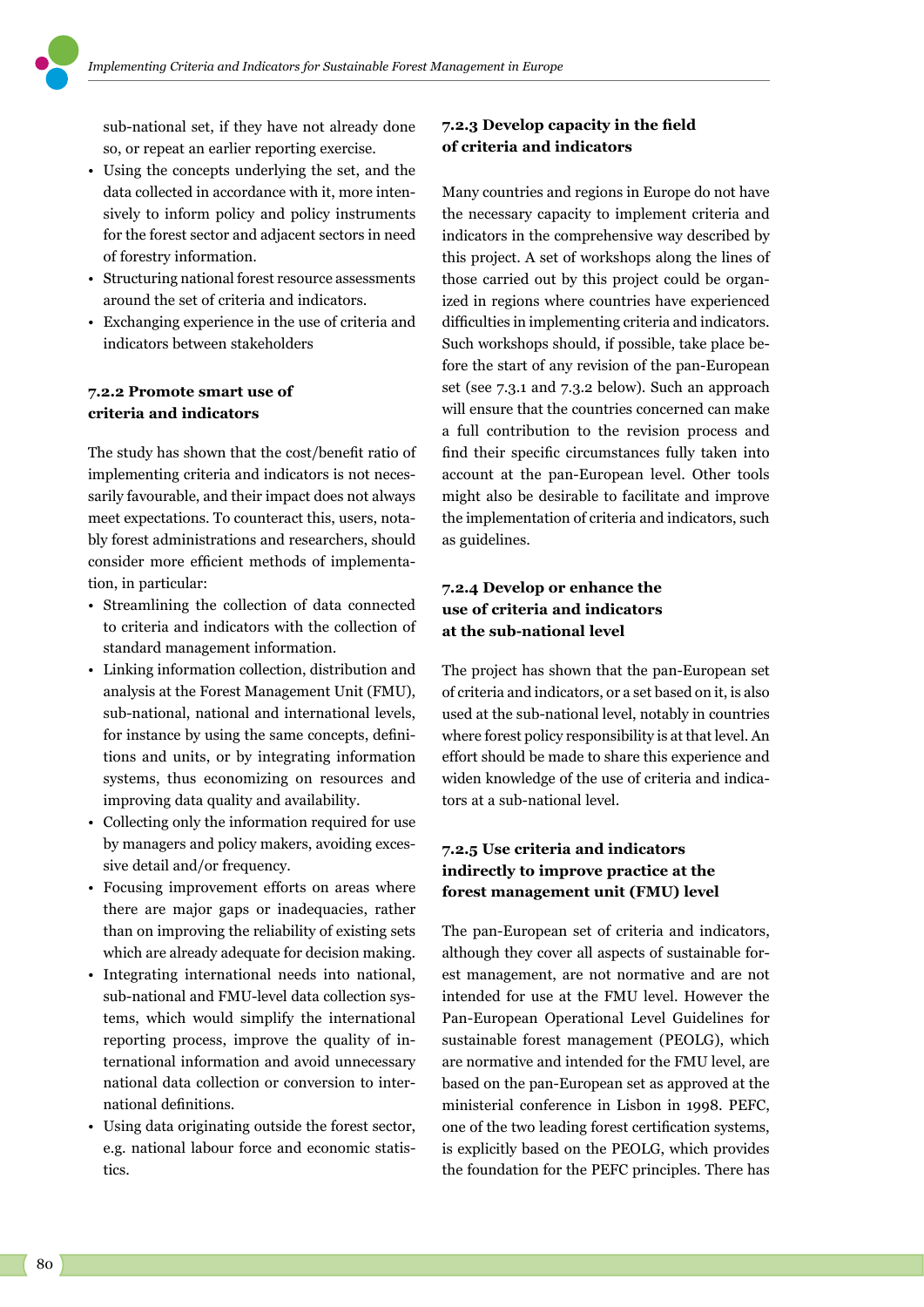certainly been strong mutual influence between the criteria and indicators for sustainable forest management and the forest certification systems, notably as regards what constitutes the components of sustainable forest management, at all levels. The project has shown that many countries and experts consider that the pan-European set has a major indirect impact on forest management practice, as it defines sustainable forest management in a comprehensive and balanced way, even though it is not normative. When revising the C&I set, stakeholders should take this indirect influence of the pan-European set into account.

# **7.3 Recommendations for implementation at pan-European level**

# **7.3.1 Formulate objectives for a revised pan-European set of criteria and indicators for sustainable forest management**

The project has shown that implementation of the pan-European set has been weakened by the fact that its objectives have been developed over time in the light of experience and not explicitly formulated. It would be desirable in the future to base implementation and revision of the pan-European set of criteria and indicators on an explicit set of objectives which is based on a broad consensus. A widespread consultation should therefore be held on the objectives of a possible revised pan-European set of criteria and indicators for sustainable forest management. This consultation should be led by FOREST EUROPE or be under the aegis of the proposed Legally Binding Agreement on Forests in Europe. The consultation should involve a wide range of stakeholders, including national and sub-national policy makers and forest administrations, scientists, forest owners and forest industries, civil society and international organizations. Representatives of other sectors should be invited to participate actively. This review of the objectives of the pan-European set of criteria and indicators should be open and transparent, and take place before the process of revising the indicator set starts. It should also consider the option of not revising the set if the likely ratio between the costs of revising and implementing a new set and the benefits in terms of improved policy, information and communication is not seen as favourable.

The project team proposes the following draft set of objectives, as a basis for discussion. This draft is based on the working definition used in the project, modified to take account of suggestions made in enquiries and expert consultations carried out during the project:

*The objectives of the pan-European criteria and indicator set, or a national set derived from it, and specifically the information structured according to it, are to carry out one or more of the following functions:* 

- *1. Provide a framework for dialogue and communication on sustainable forest management and forest policy development between policy makers inside and outside the forest sector, relevant stakeholders, and society as a whole.*
- *2. Monitor and report on the state and trends of the forest sector and on the implementation of national commitments with regard to sustainable forest management.*
- *3. Provide structured information and analysis making it possible to assess progress towards the goal of sustainable forest management, and on that basis to identify emerging issues and areas of concern.*
- *4. Provide tools for use by those who formulate, implement, monitor and evaluate national or sub-national forest programmes, policies and/or plans, laws and improve forest sector governance.*
- *5. Provide a structure and conceptual framework for research into sustainable forest management.*
- *6. Provide information and/or assessment for analysis to other sectors and initiatives which are relevant to the forest sector, and provide input for cooperation with forest sector processes and policies in other regions.*

*Notes on the proposed objectives*

*(i) The pan-European set of criteria and indicators may be used at several levels: pan-European, EU, national and sub-national. It is not intended for direct use at the forest management unit level, but may be used*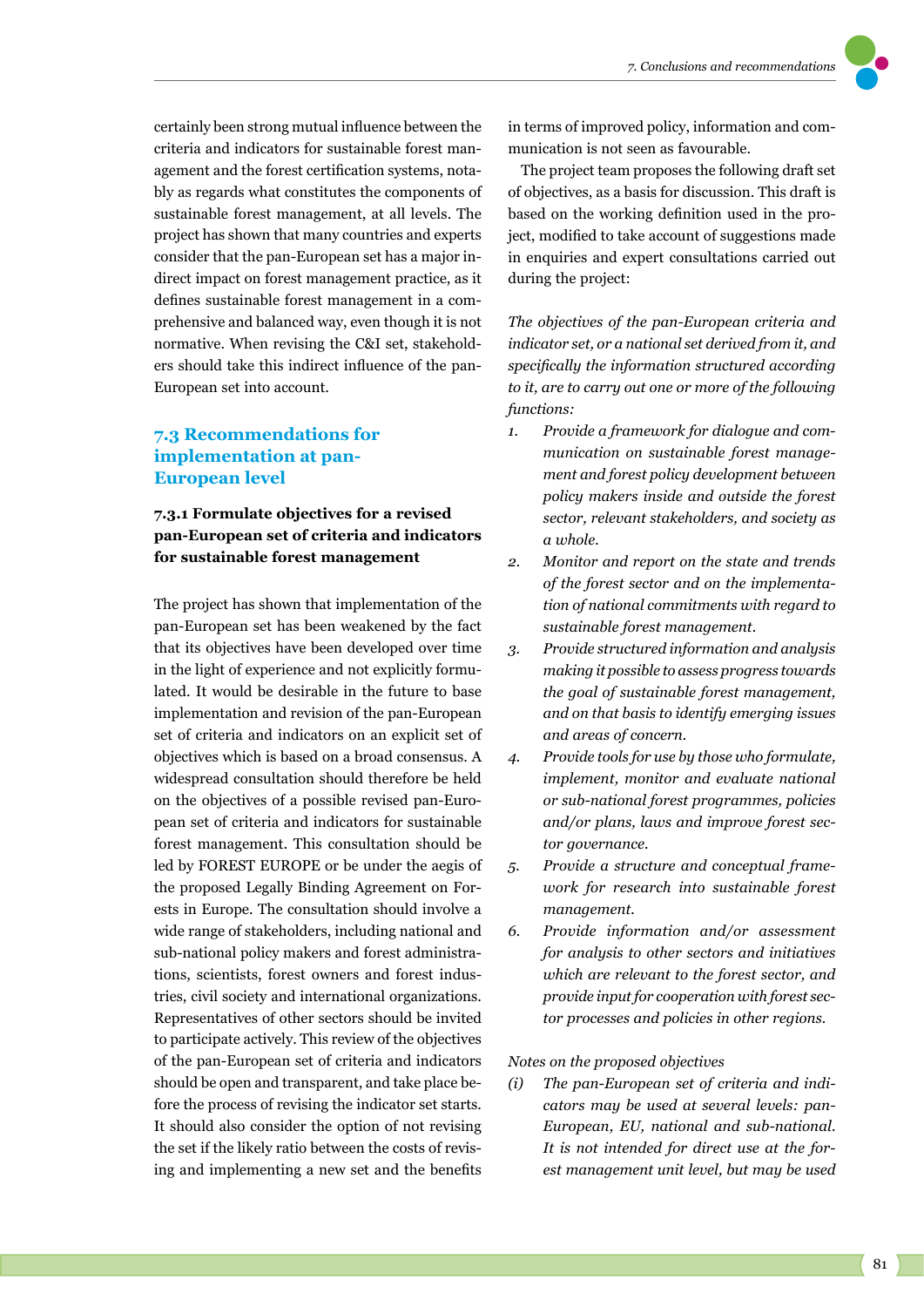*indirectly, for instance as a reference for guidelines or certification schemes.*

*(ii) "Forest sector" is the area covered by the pan-European set of criteria and indicators, including the quantitative indicators in the six criteria and all the qualitative indicators.*

#### **7.3.2 Revise the pan-European set of indicators**

The analysis of this project leads to the conclusion that it is desirable to revise the pan-European set for many reasons, including changed circumstances, ambiguity about objectives, lack of a coherent logical framework, unfavourable cost/benefit ratio for several indicators and uses, weak impact in some areas, notably communication with other sectors, and issues related to specific indicators which are summarized in the previous chapters. This revision should include not only the addition or removal of specific quantitative indicators but also the structure of the set as a whole, the relations between quantitative and qualitative indicators, linkages between indicators and the desirability of composite indicators. A number of experts interviewed by the project proposed that the criteria themselves should be revised, but the project team believes that as the criteria were formally approved in a long and delicately balanced process and fit into a global conceptual framework, the cost of reopening the process of defining the criteria would be excessive compared to the likely benefits. The project team recommends therefore that revision should take place within the framework of the existing criteria.

An open, participatory and science-based process should be put in place, under the auspices of FOREST EUROPE or the proposed Legally Binding Agreement, to prepare a revised pan-European set. This process should be founded on the following principles:

- All indicators in the revised set should contribute to achieving the agreed objectives (see 7.3.1). Those indicators which do not contribute to these objectives or which do not have a favourable cost/benefit ratio should be removed.
- A logical framework for the revised set should be designed and applied, if possible.
- The revision process should start from the existing set and relevant experience, as presented in

this report. Stakeholders, notably national and international data providers for the 'State of Europe's Forests' process, should be consulted throughout the revision.

- Weak data availability or low quality of the data should not, in itself, be a reason for dropping an indicator if it is meaningful and there is the potential for it to develop usable information.
- The set should be designed to generate enough meaningful information to satisfy the agreed objectives, without excessive volumes of data not needed for those purposes.
- The cost/benefit ratio<sup>1</sup> of each indicator and of the set as a whole should be explicitly considered.
- Improvement efforts should give priority to remedying major data gaps and inadequacies, rather than on increasing the reliability of data sets which are already adequate for the purpose.
- The revised set should maintain the balance between the aspects of sustainable forest management which is at the heart of the concept.

In summary, it will be essential for the long-term usefulness of the indicator set that this revision be carried out in depth, in a firm logical framework, based on sound science and a realistic assessment of past experience and with widespread participation of all stakeholders.

# **7.3.3 Develop harmonized methods to assess sustainability of forest management at the national and sub-national level, using criteria and indicators**

Different approaches have been developed to assess (i.e. not only describe) progress towards sustainable forest management, identify areas of concern for sustainability and policy responses to them, as well as to identify emerging policy issues on an objective basis<sup>2</sup>. Some practices at national level were identified by the project team. At the international level, ECE/FAO is leading an effort in this direction, on a pilot basis, for use in the next SoEF. Building on the pilot exercise, a method should be developed and applied based on a wide

The ratio between the cost of collecting and analysing the information and the benefit provided by that information, especially in the form of better evidence-based policies.

See for instance Part III of SoEF 2011.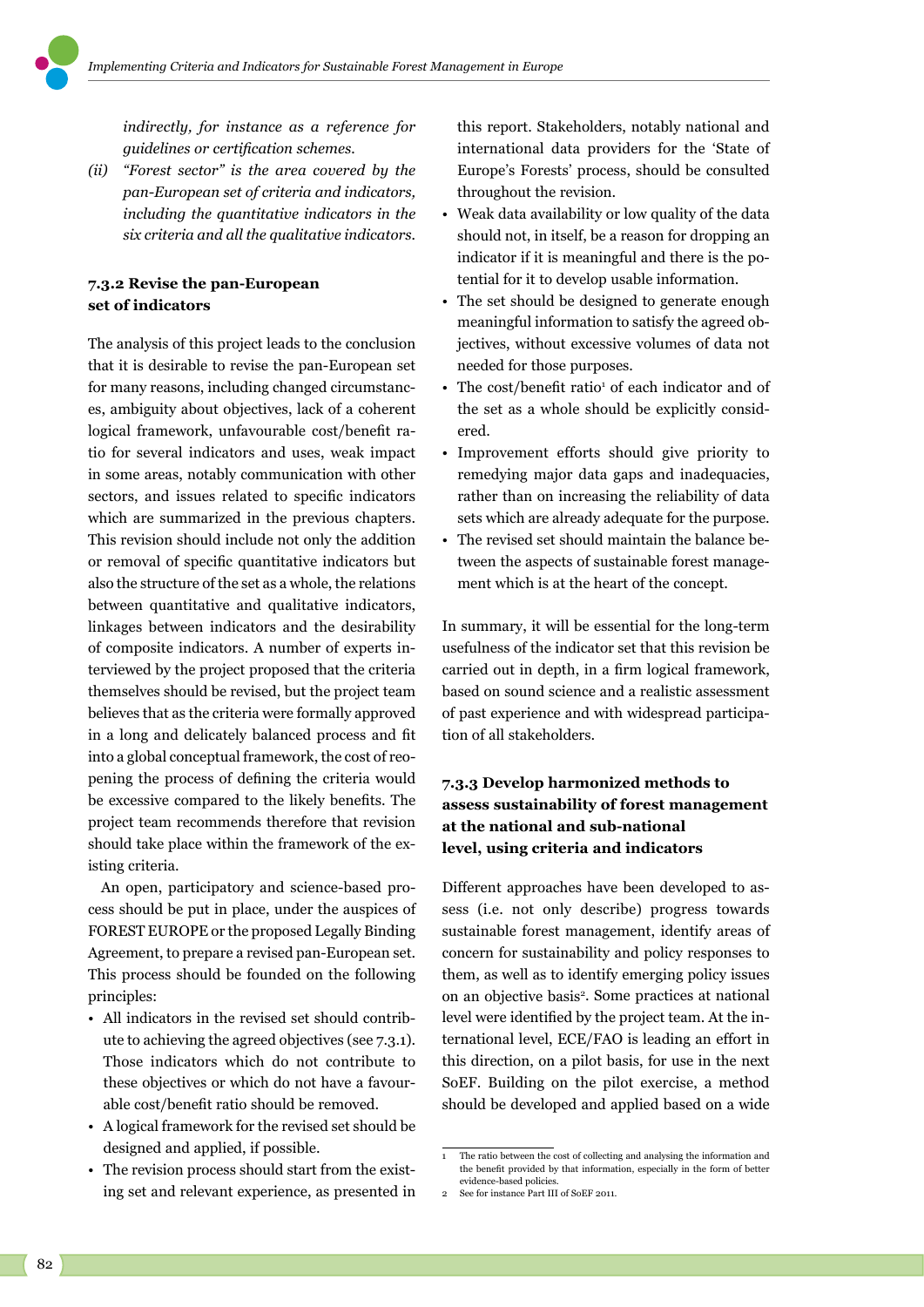

consensus, to provide sound foundations for clear statements about the sustainability of forest management in Europe.

The effort to assess the sustainability of forest management probably implies the agreement of thresholds, at least for some of the indicators. This must be done in a transparent and consultative way, taking account of national specificities. In the opinion of the project team and many of the experts interviewed, the improvements in significance and impact of this approach justify this exercise.

#### **7.3.4 Develop understanding and use of the qualitative indicators**

At the international level, a considerable amount of information has been collected on the qualitative indicators, notably about the policy instruments in place. However, this has remained descriptive in nature. Work should be undertaken to develop objective ways to analyze the current approach and information supplied by countries, notably in two respects:

- What are the links between qualitative and quantitative indicators? In other words can trends in certain quantitative indicators be linked to specific policy instruments?
- What types of policy instruments have been most effective and efficient in achieving the stated objectives (where objectives have been formulated in measurable terms)?

Answers to these questions would help forest sector policy makers to demonstrate the effectiveness of the policy instruments in place and adapt policy and policy instruments in the light of results, thus demonstrating evidence-based policy making. This approach has been applied successfully at the national level in a few countries.

# **7.3.5 Develop subsets of indicators or composite indicators to address specific policy issues**

The pan-European set and the national/sub-national sets based on it are balanced and comprehensive in their approach. However, to address specific policy issues, it may be desirable to use a subset of the indicators, or to create composite indicators to measure progress or to set goals, even to manage tradeoffs. These subsets or composite indicators may be necessary only in certain regions or for a limited time/purpose according to changing needs, even though they are constructed inside the framework of the general indicator set. The revised indicator set should be designed with this need in mind, and could perhaps identify certain subsets which might be relevant to specific policy challenges.

#### **7.3.6 Build bridges to other sectors**

The project has shown that data from criteria and indicators of sustainable forest management are little known or used by other sectors (e.g. energy, biodiversity, sustainable development) or by broader indicator sets applied to the whole of society. One reason is that the information collected in the context of the forest sector indicators is not in a form which can be easily used and understood by the other sectors – and *vice versa* (information generated by other sectors is often not used in the forest sector). To remedy this, during a possible revision process the forest sector at the national and pan-European level should approach institutions, organizations or processes which may have use of or a need for forest indicator information. This could be, for instance, in the context of indicator sets based on their sector, in order to identify issues, define needs and take these into account. The needs of other sectors should be balanced against the cost of the proposed changes. A strengthened Forest Indicators Partnership3 might contribute to this effort.

#### **7.4 Outlook for future research**

The outlook for future research needs builds on a synthesis of all the project findings including a literature review, experiences on national and subnational levels, and opinions of experts on C&I. The project team has distilled a set of topics, found during the project implementation, which require further attention.

First, consistency among C&I applications seems desirable in order to improve the efficiency of data collection while reducing its burden and allowing

<sup>3</sup> An informal partnership between the Montréal Process, ITTO, FOREST EU-ROPE and FAO.